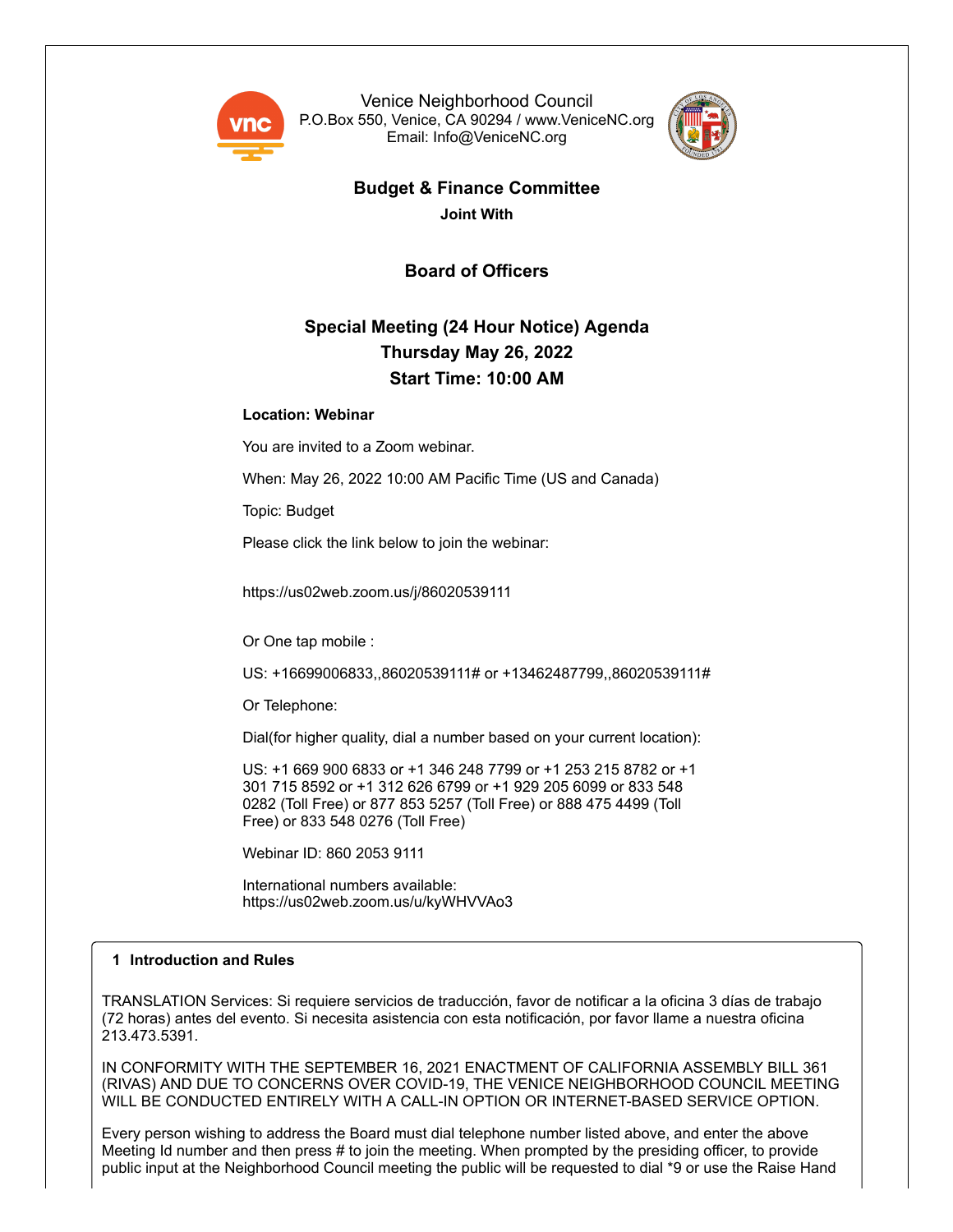option, to address the Board on any agenda item before the Board takes an action on an item. Comments from the public on agenda items will be heard only when the respective item is being considered. Comments from the public on other matters not appearing on the agenda that are within the Board's jurisdiction will be heard during the General Public Comment period. Please note that under the Brown Act, the Board is prevented from acting on a matter that you bring to its attention during the General Public Comment period; however, the issue raised by a member of the public may become the subject of a future Board meeting. Public comment is limited to 30 seconds per speaker, unless adjusted by the presiding officer of the Board.

AB 361 Updates: Public comment cannot be required to be submitted in advance of the meeting, only real-time public comment is required. If there are any broadcasting interruptions that prevent the public from observing or hearing the meeting, the meeting must be recessed or adjourned. If members of the public are unable to provide public comment or be heard due to issues within the Neighborhood Council's control, the meeting must be recessed or adjourned. Version October 13, 2021 Any messaging or virtual background is in the control of the individual board member in their personal capacity and does not reflect any formal position of the Neighborhood Council or the City of Los Angeles.

As a covered entity under Title II of the Americans with Disabilities Act, the City of Los Angeles does not discriminate on the basis of disability and upon request will provide reasonable accommodation to ensure equal access to its programs, services, and activities. Sign language interpreters, assistive listening devices, or other auxiliary aids and/or services may be provided upon request. To ensure availability of services, please make your request at least 3 business days (72 hours) prior to the meeting by contacting the Department of Neighborhood Empowerment by calling (213) 978-1551 or email: NCsupport@lacity.org

Public Posting of Agendas - Neighborhood Council agendas are posted for public review as follows:

- 1. Beyond Baroque, 681 Venice Blvd., Venice, CA 90291
- 2. www.VeniceNC.com
- 3. You can also receive our agendas via email by subscribing to L.A. City's Early Notification System (ENS)

Notice to Paid Representatives - If you are compensated to monitor, attend, or speak at this meeting, City law may require you to register as a lobbyist and report your activity. See Los Angeles Municipal Code Section 48.01 et seq. More information is available at ethics.lacity.org/lobbying. For assistance, please contact the Ethics Commission at (213) 978-1960 or ethics.commission@lacity.org

Public Access of Records - In compliance with Government Code section 54957.5, non-exempt writings that are distributed to a majority or all of the board in advance of a meeting may be viewed at at our website: www.VeniceNC.org or at the scheduled meeting. In addition, if you would like a copy of any record related to an item on the agenda, please contact, Secretary@VeniceNC.org. Reconsideration and Grievance Process - For information on the NC's process for board action reconsideration, stakeholder grievance policy, or any other procedural matters related to this Council, please consult the NC Bylaws. The Bylaws are available at our Board meetings and our website www.VeniceNC.org

Virtual Board Meeting Rules.

- 1. Raise your hand (or when accessing by telephone, press \*9) if you have a public comment only WHEN we get to that specific item.
- 2. After you speak, please lower your hand.
- 3. All panelists (board members) and attendees (public) will be muted until the administrator unmutes you for comment.
- 4. Board members will get one chance to speak for a max of 2 minutes per item.
- 5. Public comment will be limited to one comment for 30 seconds per item.
- 6. Please do not raise your hand more then once per item.
- 7. Raise your hand at the start of the items you want to speak on. We will then close public comment and announce the last person to speak a few minutes after the start of the item.
- 8. No ceding your time to others will be allowed.
- 9. The meeting is being video and audio recorded.
- 10. The public will be able to listen and speak but their video will be disabled.

All presenters that have items to project are to send them to Secretary $@V$ eniceNC.org and President@VeniceNC.org to have them shared with the meeting. Keep a copy of them on your desktop as a backup.

# **2 Call To Order**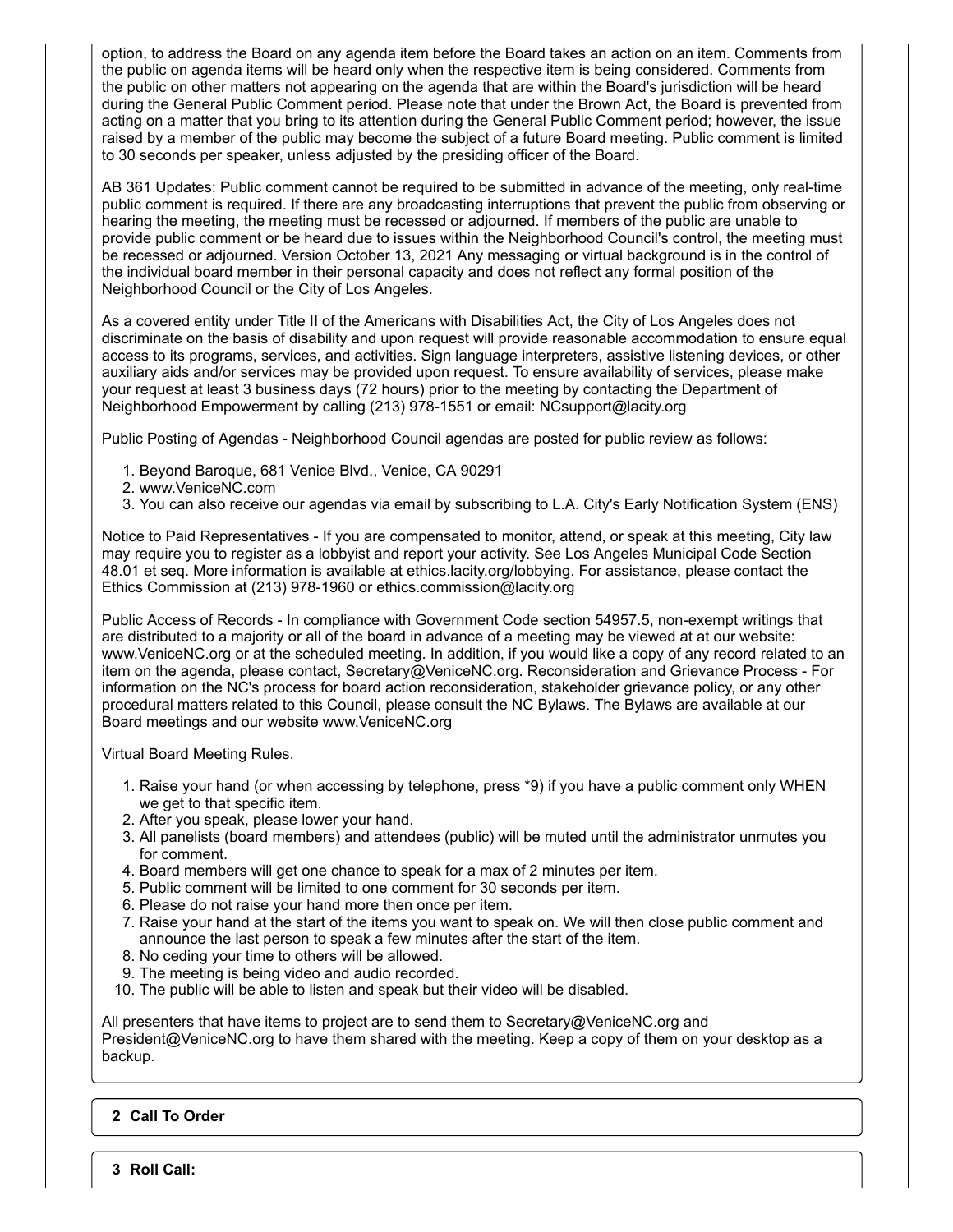Sima Kostovetsky Ivan Spiegel Helen Fallon

Jay Handal James Murez Daffodil Tyminski

**Attendance: 0 Quorum: 3**

# **4 Declaration of Ex Parte Communications or Conflicts-Of-Interest**

All Board members shall declare any ex parte communications or conflicts-of interest relating to items on this meeting's agenda.

# **5 Announcements and Public Comment on items not on the Agenda**

Public comment is limited to 1 minute per speaker with a total comment time not to exceed 20 minutes, unless adjusted by the presiding officer of the Board. No comment on Items appearing on the Agenda. No Board member announcements permitted.

**NOTE**: The public is strongly advised to bring comments up in committees where time restrictions are more flexible and where recommendations from the public can become the bases of action items for Board consideration..

# **6 Approval of Monthy Expenditure Report (MER) and Expenditure to Date Report**

**Description:**

Discussion and possible action re: MER (not yet received from the City).

**MOTION:** The Budget Committee moves to approve the April 2022 MER.

**Maker:**

**Second:**

**Voter Tally ( 0 ):** Yea:**0** / Nay:**0** / Abstain:**0** / Recuse:**0** / Ineligible:**0**

# **7 Approval of the 2022-23 Administrative Packet**

**Description:**

Discussion and possible action re: 2022-23 Administrative Packet.

# **MOTION:**

The Budget Committee moves to approve the 2022-23 Administrative Packet.

**Maker:**

**Second:**

**Voter Tally ( 0 ):** Yea:**0** / Nay:**0** / Abstain:**0** / Recuse:**0** / Ineligible:**0**

# **8 Old Business**

# **9 Reconsideration, Jim Murez: NPG - Request Coeur d'Alene**

**Description:**

Friends of Coeur d'Alene request Neighborhood Purpose Grant funds for improvements to the School. \$5000 requested

**Attachments:** Application:<https://www.venicenc.org/assets/documents/5/meeting628c5387c7301.pdf>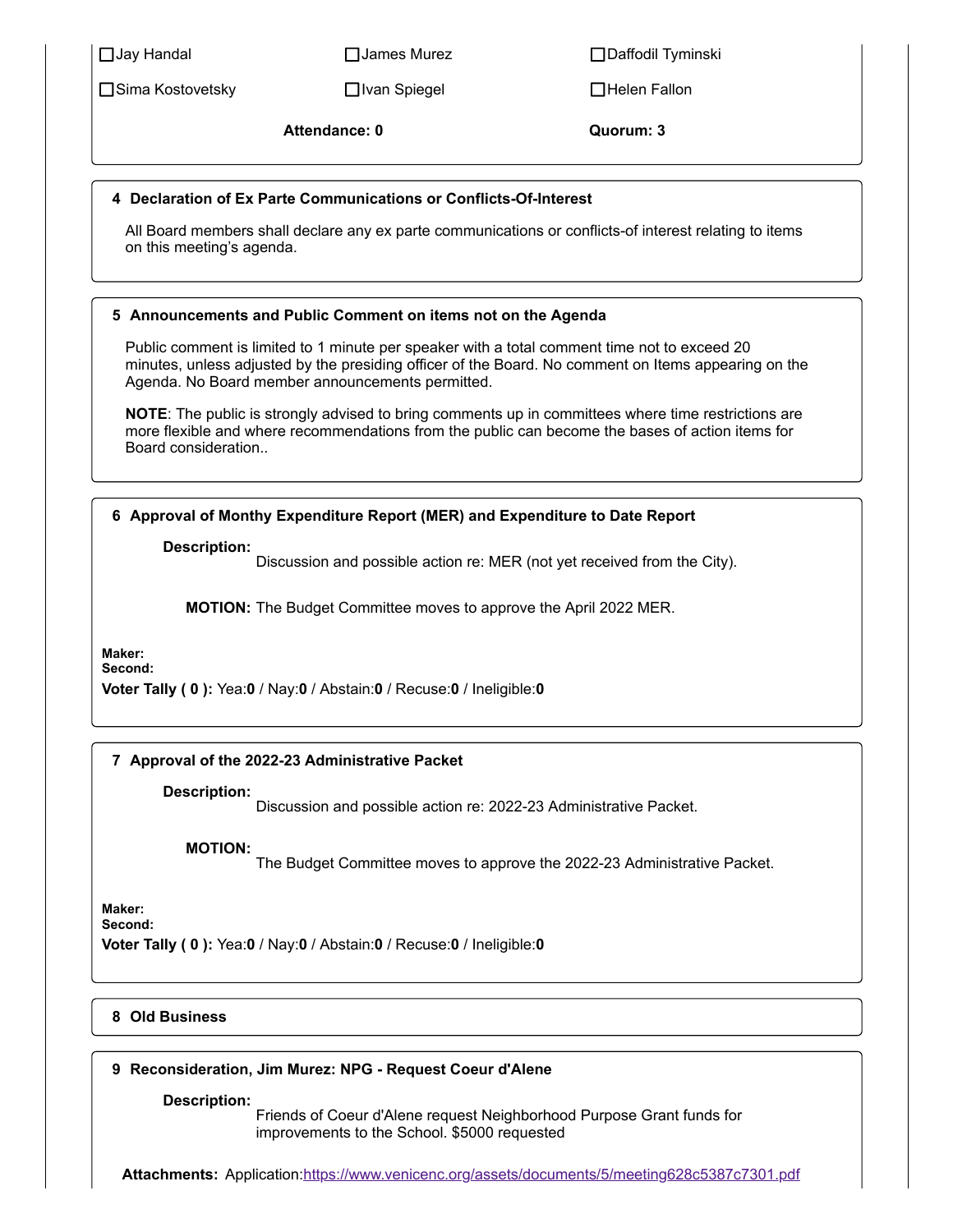### **MOTION:**

The Budget Committee moves to approve the NPG Request by Friends of Coeur d'Alene.

**Maker: Second:**

**Voter Tally ( 0 ):** Yea:**0** / Nay:**0** / Abstain:**0** / Recuse:**0** / Ineligible:**0**

|                     | 10 LA Neighbors for Neighbors NPG (by Lisa Redmond)                                                                                                                                              |
|---------------------|--------------------------------------------------------------------------------------------------------------------------------------------------------------------------------------------------|
| <b>Description:</b> | Committee: Budget & Finance Committee On: 2022-05-14 Vote: (3-1-0)                                                                                                                               |
|                     | An NPG for LA Neighbors for Neighbors to fund hard supplies to accommodate<br>the growth of its monthly Resource Center, and also allow it to expand with<br>further services. \$2,765 requested |
|                     | Attachments: Application:https://www.venicenc.org/assets/documents/5/meeting6280216de5ddf.pdf                                                                                                    |
|                     | Budget:https://www.venicenc.org/assets/documents/5/meeting6280216de6724.pdf                                                                                                                      |
|                     | IRS:https://www.venicenc.org/assets/documents/5/meeting6280216de6a2c.pdf                                                                                                                         |
|                     | W8:https://www.venicenc.org/assets/documents/5/meeting6280216de6fab.pdf                                                                                                                          |
|                     | TaxReg:https://www.venicenc.org/assets/documents/5/meeting6280216de72ee.pdf                                                                                                                      |
| <b>MOTION:</b>      |                                                                                                                                                                                                  |
|                     | The Budget Committee recommends the Board of Officers approves this<br>Request with clarification of the following items:                                                                        |
|                     | Clarify - Non-profit identify where equipment that will be purchased with these<br>funds will be stored?                                                                                         |
|                     | What is the estimated results (number of people served) of service to be<br>preformed during the the period of this project? (Breakdown Venice serviced vs<br>other areas)                       |
|                     | What is the length of this project?                                                                                                                                                              |
|                     | Has the funding for these items on this application been requested from any<br>other NC's?                                                                                                       |
| Maker:<br>Second:   | Voter Tally (0): Yea:0 / Nay:0 / Abstain:0 / Recuse:0 / Ineligible:0                                                                                                                             |
|                     |                                                                                                                                                                                                  |

# **11 CIP, Fabrication of Colonnade Capitals from Mold**

#### **Description:**

**Committee:** Budget & Finance Committee **On:** 2022-05-14 **Vote:** 5/0/0

Several of the original iconic historic Italian columns that Abbot Kinney created for Windward Avenue, Market Street and Ocean Front Walk are completely missing, in need of proper capitals, or repairs. To get the refurbishment project started, we need to have a reusable mold created that will enable the casting of the capitals. This is the first step in securing the participation of adjacent property owners, to enable as many of the 40 missing columns to be replaced. Los Angeles Historic-Cultural Monument #532 designated in 1991 - Venice Arcades, Columns and Capitals. \$5000 requested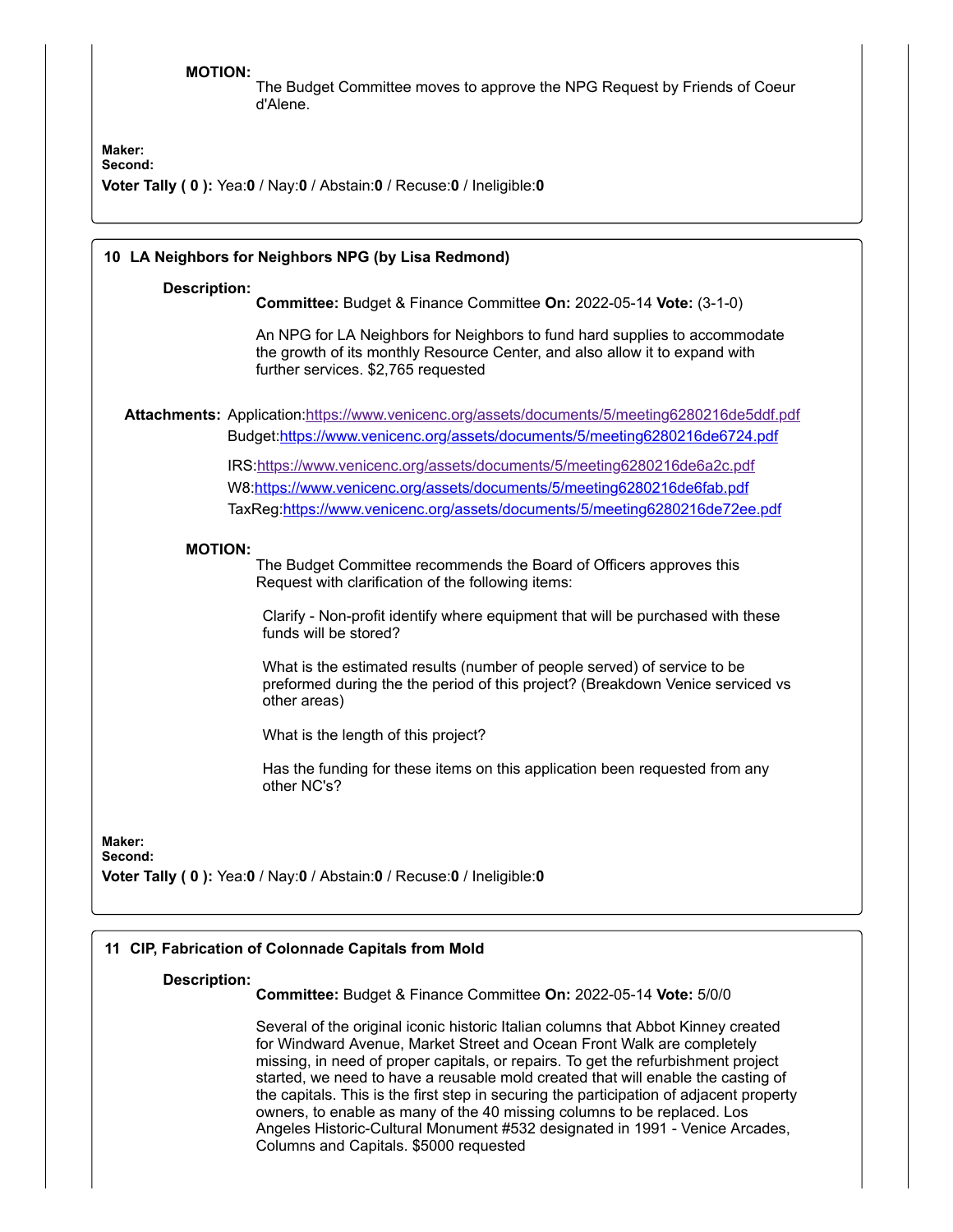**Attachments:** Application:<https://www.venicenc.org/assets/documents/5/meeting627eb6fe91eab.pdf>

#### **MOTION:**

The Budget & Finance Committee recommends the Board of Officers approves a Community Improvement Project grant of \$5000 as described above and in the attached project application.

# **Maker:**

**Second:**

**Voter Tally ( 0 ):** Yea:**0** / Nay:**0** / Abstain:**0** / Recuse:**0** / Ineligible:**0**

### **12 CIP, Casting of Colonnade Capitals**

#### **Description:**

**Committee:** Budget & Finance Committee **On:** 2022-05-14 **Vote:** 5/0/0

Request: Several of the original iconic historic Italian columns that Abbot Kinney created for Windward Avenue, Market Street and Ocean Front Walk are completely missing, in need of proper capitals, or repairs. To start the refurbishment project, we will have two (2) sample fiberglass capitals cast from the mold which we will have had fabricated. (see Fabrication of Capital Mold CIP). The 2 samples will enable demonstration of attaching capitals in different situations as are required by the existing site: on existing columns and where columns do not now exist. These samples are "proof of concept" to demonstrate to the community and secure their support to enable as many of the 40 missing columns, as possible, to be replaced. Several adjacent property owners have expressed their interest in replacing the Colonnade. They have asked for samples to demonstrate how this can be accomplished. Los Angeles Historic-Cultural Monument #532 designated in 1991 - Venice Arcades, Columns and Capitals \$5000 requested

**Attachments:** Application:<https://www.venicenc.org/assets/documents/5/meeting627eb6e668774.pdf>

### **MOTION:**

The Budget & Finance Committee recommends the Board of Officers approves a Community Improvement Project grant of \$5000 as described above and in the attached project application.

**Maker:**

**Second:**

**Voter Tally ( 0 ):** Yea:**0** / Nay:**0** / Abstain:**0** / Recuse:**0** / Ineligible:**0**

### **13 New Business**

# **14 CIP - Site Markers, Preserving Public Places Committee** 01:19

#### **Description:**

**Committee:** Budget & Finance Committee **On:** 2022-05-14 **Vote:** 4/0/0

The PPP Committee request \$1000 in funding for neighborhood Site Markers with etched photographic imagery of the associated historic sites, which will tell the colorful stories of Venice history. They can stand alone, or, with the use of a QR code, the site markers will compliment and invite users to our free mobile Venice tour App. Venice has an abundance of multi-cultural historic sites that could receive markers. They include significant architectural sites including, the 100 year old Short Line Trolley Bridge, The Venice West beat poet landmark, the Ocean Front Walk Pagodas, the iconic Italian Colonnade.

**Attachments:** Application:<https://www.venicenc.org/assets/documents/5/meeting627be60bd953f.pdf>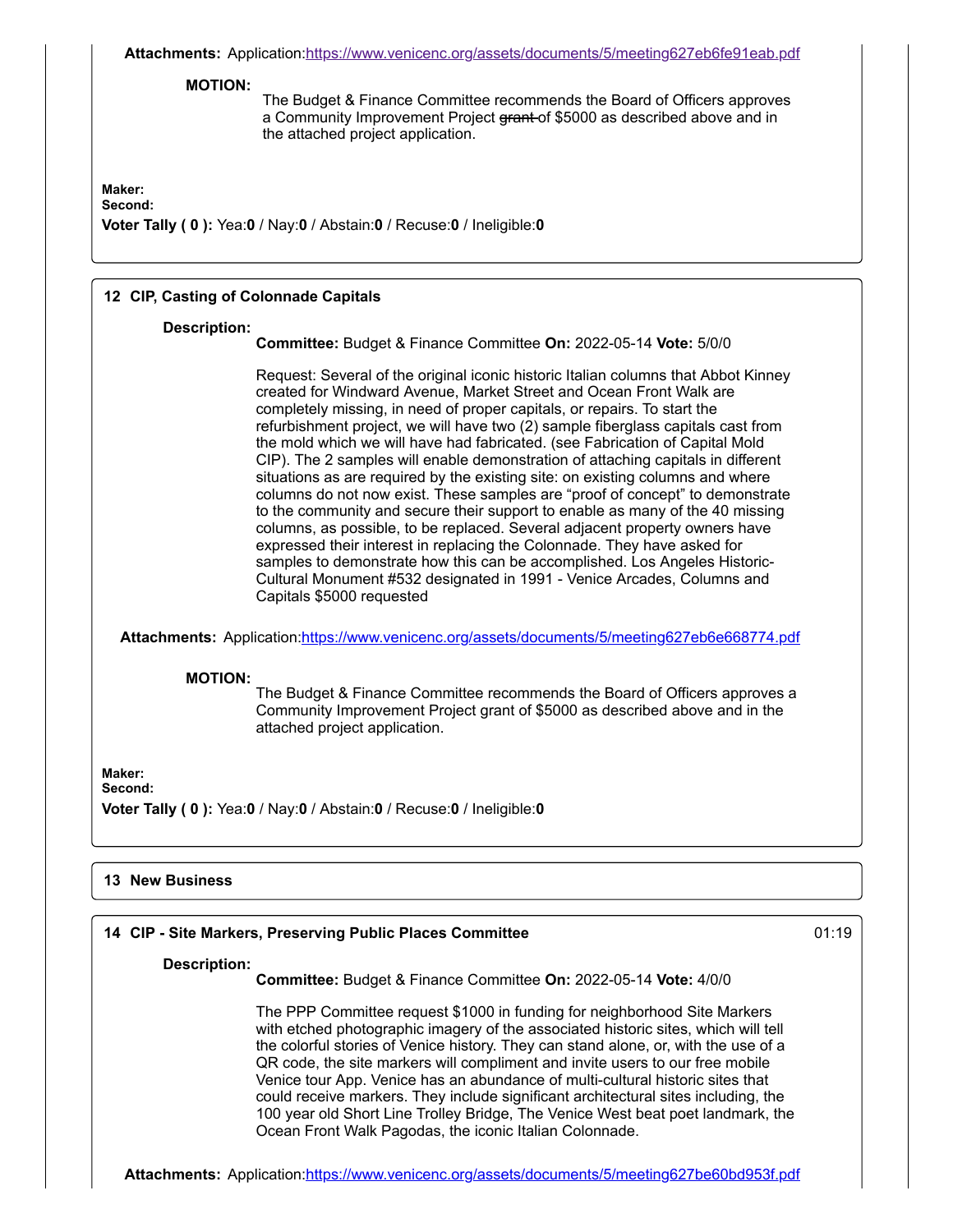# **MOTION:**

The Budget Committee recommends the Board of Officers approves the requested proposal described above and with the application link.

**Maker:**

**Second:**

**Voter Tally ( 0 ):** Yea:**0** / Nay:**0** / Abstain:**0** / Recuse:**0** / Ineligible:**0**

| 15 CIP Self-Guided Tours, Preserving Public Places Committee |                                                                                                                                                                                                                                                                                                                                                                                                                                                                                                                                                                                                                                                                                                                                                                                                                                                                                                                                                                                                                                                                                                                                                                                                                                        |  |  |  |  |  |
|--------------------------------------------------------------|----------------------------------------------------------------------------------------------------------------------------------------------------------------------------------------------------------------------------------------------------------------------------------------------------------------------------------------------------------------------------------------------------------------------------------------------------------------------------------------------------------------------------------------------------------------------------------------------------------------------------------------------------------------------------------------------------------------------------------------------------------------------------------------------------------------------------------------------------------------------------------------------------------------------------------------------------------------------------------------------------------------------------------------------------------------------------------------------------------------------------------------------------------------------------------------------------------------------------------------|--|--|--|--|--|
| <b>Description:</b>                                          | PROJECT DESCRIPTION: Using https://pocketsights.com/ software we will<br>create a mobile app that enables users to take free self-guided tours or to<br>randomly discover and roam sites throughout Venice using GPS on either<br>Android or IOS platforms. PocketSights has been in use, worldwide, by cities,<br>universities, arboretums and more, since 2014. It has a 5 star rating.                                                                                                                                                                                                                                                                                                                                                                                                                                                                                                                                                                                                                                                                                                                                                                                                                                              |  |  |  |  |  |
|                                                              | There are several tours in the L.A. area, including of architecture, lost tunnels,<br>cultural and historic sites in Downtown L.A. We've tested it by taking a tour<br>created by UCLA of their campus.                                                                                                                                                                                                                                                                                                                                                                                                                                                                                                                                                                                                                                                                                                                                                                                                                                                                                                                                                                                                                                |  |  |  |  |  |
|                                                              | See: https://pocketsights.com/tours?search=los+angeles                                                                                                                                                                                                                                                                                                                                                                                                                                                                                                                                                                                                                                                                                                                                                                                                                                                                                                                                                                                                                                                                                                                                                                                 |  |  |  |  |  |
|                                                              | With the App, we can identify points of interest anywhere — along streets or off<br>the beaten path, at the beach, down alleyways, in parks, through the canals, and<br>beyond. Simple drag & drop site building, lets us include text, images, sound,<br>and video for each site. We enrolled in a 30 day free trial to try our skills at<br>building a site. It's easy and flawless. See Exhibits, below.                                                                                                                                                                                                                                                                                                                                                                                                                                                                                                                                                                                                                                                                                                                                                                                                                            |  |  |  |  |  |
|                                                              | Within our App, we can create unlimited Tours, such as for Historic Landmarks,<br>Public Art, Movie Locations, Famous People, Black History, or Trees & Gardens.<br>Our committee, inviting input from all Venice "historians," will begin with Historic<br>Landmarks. Other committees, such as The Neighborhoods Committee, might<br>add way finding sites to public facilities and services in Venice. The software<br>enables us to grow with our needs and to have unlimited users. Our sites will pop<br>up automatically on our App. We'll start now, enhancing Venice for all residents<br>and visitors. When the Olympics come to town, tourists will enjoy navigating and<br>discovering the wonders of Venice.                                                                                                                                                                                                                                                                                                                                                                                                                                                                                                              |  |  |  |  |  |
|                                                              | OPTION 1: CONTENT CREATOR(S) While we will invite content from everyone,<br>and a tremendous amount is available for free in the public domain, if funds are<br>available, in the future we may propose that retaining a "content creator," would<br>be helpful in rapidly uploading information to our App. Our recommendation, if he<br>agrees to accept, is Venice's own most knowledgeable and tech savvy historian,<br>Jeffrey Stanton.                                                                                                                                                                                                                                                                                                                                                                                                                                                                                                                                                                                                                                                                                                                                                                                           |  |  |  |  |  |
|                                                              | OPTION 2: SITE MARKERS Though not essential to this project, we plan to<br>create complementary Site Markers which include imagery and a QR code to<br>further engage the public and invite users to our App. See: Site Markers,<br>Community Improvement Projects Funding Request PUBLIC BENEFIT:<br>Venetians and visitors alike will have easy, on the spot, access to discover,<br>explore, learn and enjoy stories of Venice's colorful history, fascinating culture<br>and cool contemporary life. This will enrich the knowledge of locals, increase<br>cultural understanding, strengthen community pride and enhance tourism. By<br>facilitating tourism, the App will also bolster our economy. The navigation<br>component provides users with directions and the confidence to explore and<br>discover the places they might otherwise never find. The "roaming" option let's<br>users move about however they like, discovering sites in their immediate<br>location, or they can jump on a designated "tour" route. The App will also help<br>visitors find essential public facilities and services, whether they're walking,<br>biking, skating, on public transportation or from everywhere a GPS signal is<br>found. |  |  |  |  |  |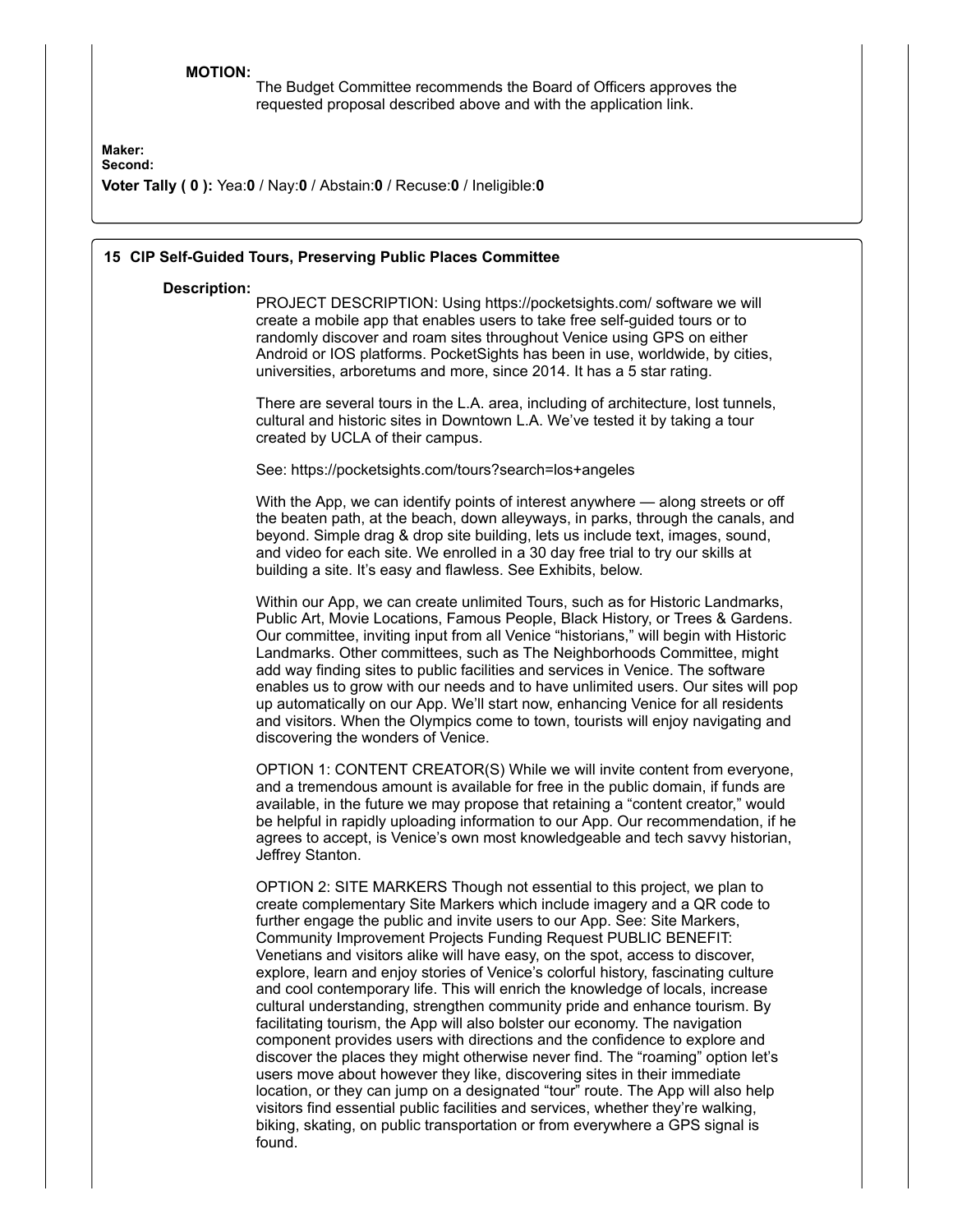BUDGET: We have a couple options for subscribing to the App. We can start with the "Enterprise" level which lets us create our tours on the PocketSights App. Ultimately, we'll want to be a "White Label" subscriber. That enables us to have our own App identity, with our own name, which can be discovered and advertised independent of PocketSights, but is also found on their platform. Both are reasonably priced, function in the same way and have 5 star reviews from users.

Enterprise and White Label features are listed below and at https://pocketsights.com/tour-builder. If the funds are available now, White Label is the way to go. If not, we can start with Enterprise and upgrade later. Our data will transfer over. CHOOSE FROM TWO OPTIONS White Labeled Branded APP

- Free Trial 30 days
- US \$5,000 for both iOS & Android a one-time setup fee

■ Option to renew \$1,000 annually in first 2 years; \$499 annual renewal thereafter One time setup cost Unlimited tours per app Dedicated account support Unlimited downloads Enhanced user permissions Create passwordprotect tours Test tours privately Single organization Custom App development App Store and Google Play hosting Examples of White Labeled Tours in other cities and places: https://pocketsights.com/tour-guide-app/whitelabel -OR-Enterprise APP

- Free Trial 30 days
- US\$499 annually with option to renew \$499 annually
- No setup cost
- Unlimited tours per App
- Online support
- Unlimited downloads
- Basic user permissions

■ Single organization Either platform allows us to create unlimited tours and have unlimited users.

We can add YouTube links and SoundCloud Audio as part of our tours along with photos and text, and our tours will be featured on the PocketSights Tour Guide Apps on the App Store and the Google Play Market.

PROJECT TIMELINE: Start date:  $06 / 01 / 2022$  Date

Funds Required: \_06\_\_\_/\_01\_\_\_/\_2022\_\_\_

Expected Completion Date: Phase one - creating a tour of Historic Landmarks in Venice 12 / 31 / 2022

TOTAL FUNDS REQUESTED: Our committee asks the VNC Board to select one of the following options:

White Label Option: \$5,000 subscription (optional annual renewals \$1,000 first two years then \$499 thereafter)

OR

Enterprise Option: \$499 annual with optional annual renewal \$499 (can be upgraded in the future to White Label for \$7,000 one time plus the same annual \$499).

#### **MOTION:**

The Budget Committee moves to approve this Request.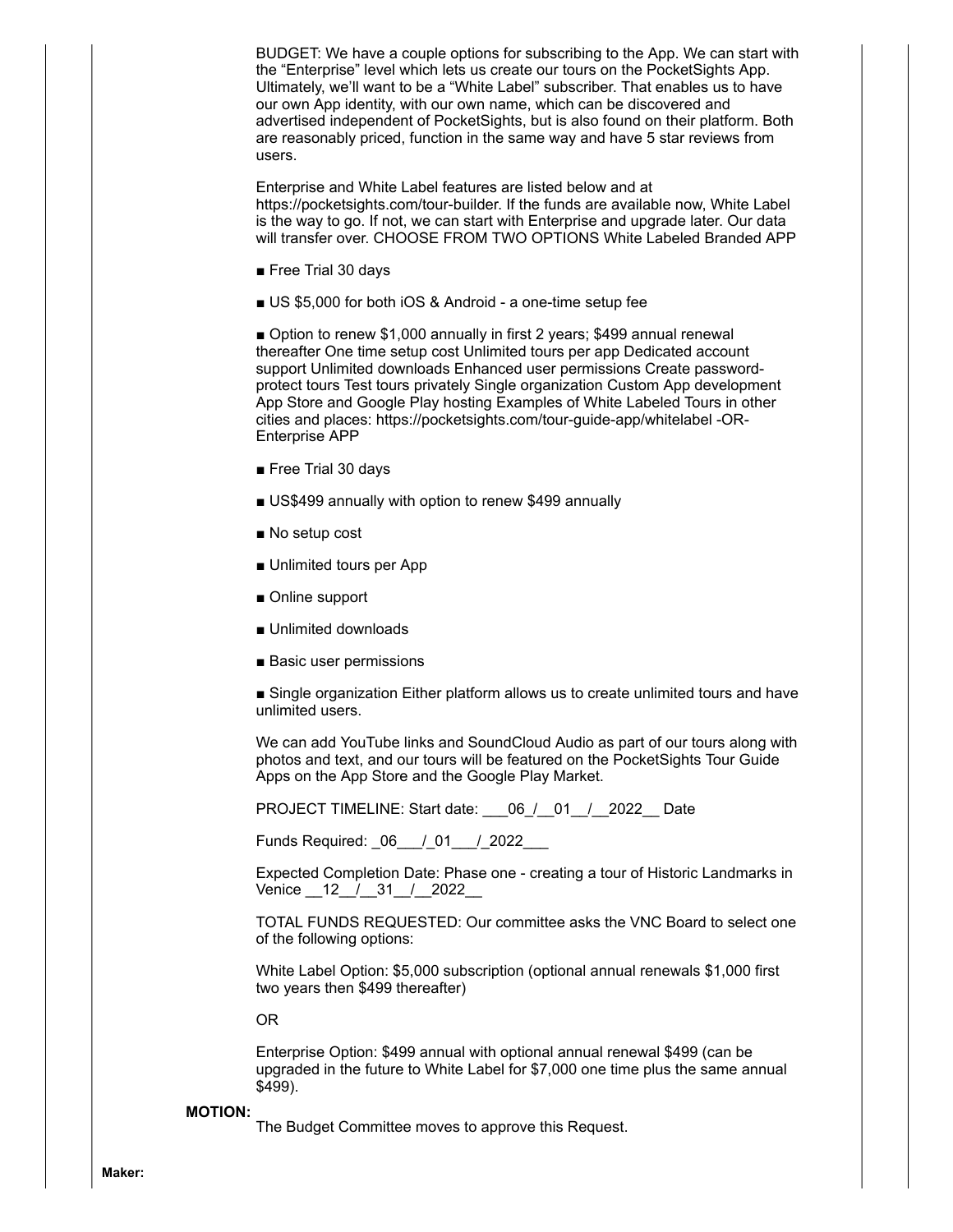# **16 CIP Request for Walking Tour App, Neighborhood Committee Description:** The Neighborhood Committee requests CIP funding to create a walking tour app for Venice. See attached application. \$4000 requested **Attachments:** CIP Application: <https://www.venicenc.org/assets/documents/5/meeting627be43b72a7f.pdf> **MOTION:** The Budget Committee moves to approve this request. **Maker: Second: Voter Tally ( 0 ):** Yea:**0** / Nay:**0** / Abstain:**0** / Recuse:**0** / Ineligible:**0 17 CIP Los Angeles Pickleball Association, Neighborhood Committee Description:** The West Los Angeles Pickleball Association wishes to build out Pickleball courts at Penmar Park. See attached CIP Application. \$10,000 requested Attachments: Pickleball <https://www.venicenc.org/assets/documents/5/meeting627be291b79f3.pdf> CIP Application: Petition[:https://www.venicenc.org/assets/documents/5/meeting627be291b560b.pdf](https://www.venicenc.org/assets/documents/5/meeting627be291b560b.pdf) **MOTION:** The Budget Committee moves to approve this request. **Maker: Second: Voter Tally ( 0 ):** Yea:**0** / Nay:**0** / Abstain:**0** / Recuse:**0** / Ineligible:**0 18 Reallocate Budget Line Items Description:** To allow the proposed Community Improvement Projects and or NPG's to be funded, the Budget needs to have funds from line items reallocated. **MOTION: Committee:** Budget & Finance Committee **On:** 2022-05-14 **Vote:** 4/0/0 The Budget & Finance Committee recommends the Board of Officers moves \$735 from line item "Neighborhood Purpose Grant" into line item "Community Improvement Project" and move \$265 from "Outreach" line item into "Community Improvement Projects" line item. **Maker: Second: Voter Tally ( 0 ):** Yea:**0** / Nay:**0** / Abstain:**0** / Recuse:**0** / Ineligible:**0**